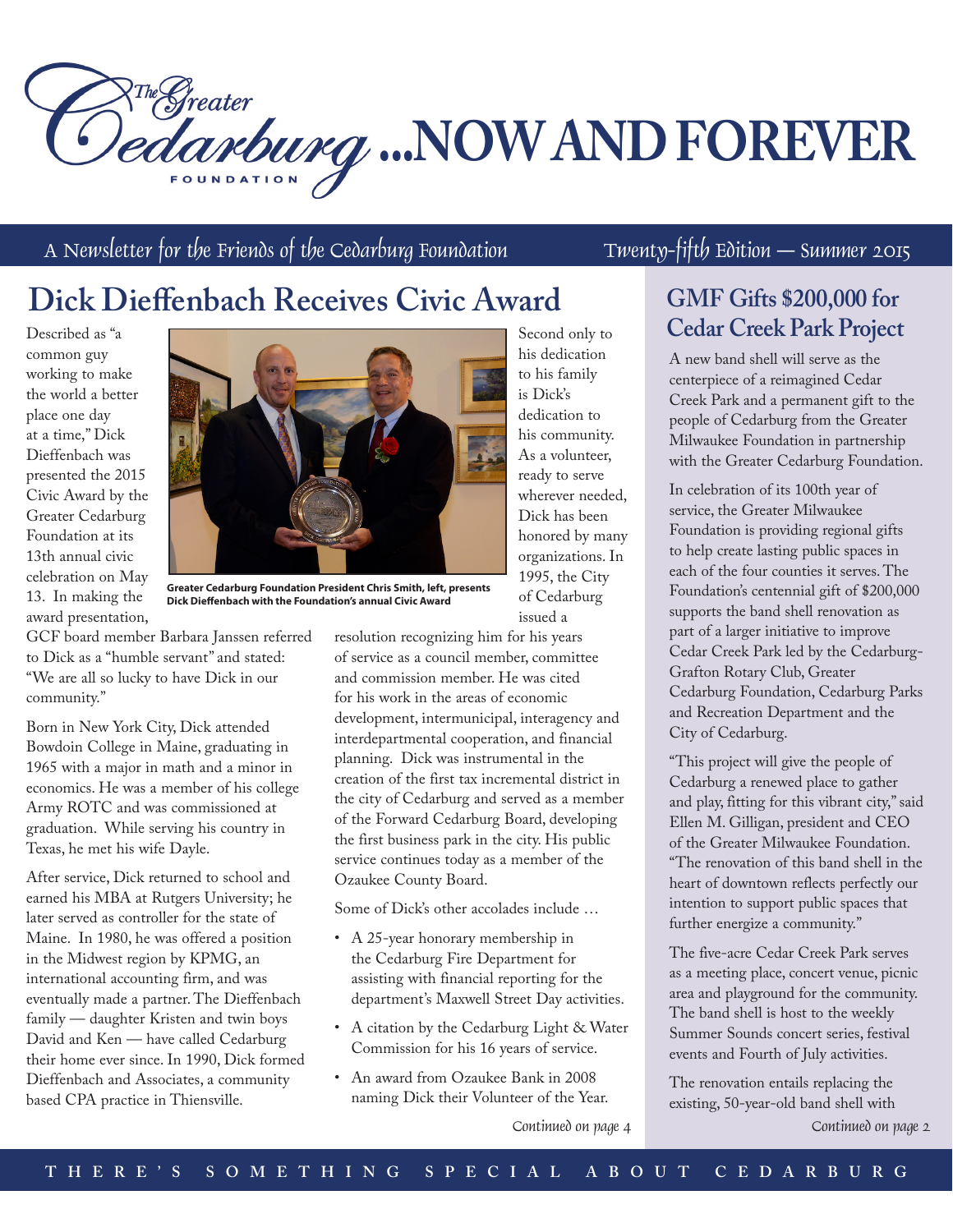### **GMF gift (from pg. 1)**

a substantially larger facility that will include an enlarged stage, an extended roof, storage space for musical equipment and all new electrical service and lighting. Improved landscaping will complete the park plan. Local architectural firm, Groth Design Group, donated its services in designing a new facility using natural timbers and stone capable of attracting larger bands, accommodating theatrical performances and providing a better overall experience for the audience.

The Greater Milwaukee Foundation worked closely with the Greater Cedarburg Foundation to identify the band shell as the project that would have the most positive impact in the community. The Greater Cedarburg Foundation is a supporting organization and regional partner of the Greater Milwaukee Foundation.

"This is a wonderful gift from the Greater Milwaukee Foundation, and we were quick as a foundation to present this project, having many ideas we were considering," said Chris Smith, president of the Greater Cedarburg Foundation. "It shows the community how strong the partnerships between organizations like Rotary and their community foundation are, with the shared goal of improving what already is a great place to both live and visit."



 **The band shell at Cedar Creek Park will undergo a major renovation thanks in large part to a \$200,000 gift from the Greater Milwaukee Foundation. Holding a rendering of the new structure are, from left, Mike Groth of Groth Design Group which donated its time to provide the architectural design for the new band shell; Chris Smith, president of the Greater Cedarburg Foundation; Ellen Gilligan, president and CEO of the Greater Milwaukee Foundation; Ryan Olsen, a member of the Cedarburg-Grafton Rotary which has committed \$150,000 to the project, and Mikko Hilvo, parks & recreation director for the City of Cedarburg.**

### **10 Organizations Benefit from Grants**

The Greater Cedarburg Foundation awarded more than \$47,000 to 10 area non-profit organizations as part of its annual grant cycle review. Recipients were recognized at the GCF Civic Event, held Thursday, May 13, at the Cedarburg Cultural Center.

"Once again, we were very pleased with the number and the quality of the requests we received this year and are proud to be helping these organizations make a difference in the community," said Joe Fazio, grant committee chairman.



**Joe Fazio, foreground, chairman of the grants committee of the Greater Cedarburg Foundation, congratulates representatives of various nonprofit organizations that received more than \$47,000 in grants from the foundation. They include (standing left to right), Madeline Borkin of Best Buddies Wisconsin, Mary Ann Velnetske of Ozaukee County Historical Society, Heather Cain of the Cedarburg Art Museum, Melissa Wraalstad of Wisconsin Museum of Quilts & Fiber Arts, Jenny Mueller of Wisconsin Humane Society Ozaukee Campus, Nicole Bulow of Big Brothers Big Sisters and Sally Arneson of the Cedarburg Performing Arts Center Visiting Artists Series; (sitting left to right) Kathryn Klemp of Art Oasis, Ross Rintelman and Andy Peterson of Mel's Pig Roast and Mary Knetter of Advocates of Ozaukee.** 

Organizations receiving grants include:

- **• Advocates of Ozaukee** for an addition to its administrative office to accommodate group and individual counseling sessions
- **• Cedarburg Performing Arts Center Visiting Artists Series** to offer a master class for Cedarburg High School students by a celebrity performer
- **• Best Buddies Wisconsin** for a program that helps students at Cedarburg High School and Webster Transitional School form one-on-one friendships with students that have intellectual and developmental disabilities
- **• Big Brothers Big Sisters of Ozaukee County** for a new program that will provide eight structured events a year for youth and their mentors
- **• Cedarburg Art Museum** for an outdoor festival garden located behind the museum that will serve food and beverages
- **• Mel's Pig Roast** to purchase items that will assist with the group's fund-raising events
- **• Art Oasis**, a program which provides classroom-based art classes for people with disabilities operated by New Life Church
- **• Ozaukee County Historical Society** for the construction of a multi-purpose facility at Ozaukee County Pioneer Village
- **• Wisconsin Humane Society Ozaukee Campus** for the PAL (People Animals Learning) program that takes at-risk youth and teaches them how to train dogs to be ready for adoption
- **• Wisconsin Museum of Quilts and Fiber Arts** to modify the air conditioning system for better climate control in the Preservation Room where the fiber art collection is housed

The Greater Cedarburg Foundation has assets of more than \$3 million comprised of an endowment and donor advised funds. The foundation's mission is to preserve the local cultural heritage, enhance artistic endeavors and support educational, social and community-based services in the Greater Cedarburg area.

Since its inception, the Greater Cedarburg Foundation has awarded nearly \$1.2 million in pass through grants and endowment grants to deserving projects and nonprofit organizations in the community.

The grant cycle begins each year in October, when applications are available on-line at greatercedarburgfoundation.org.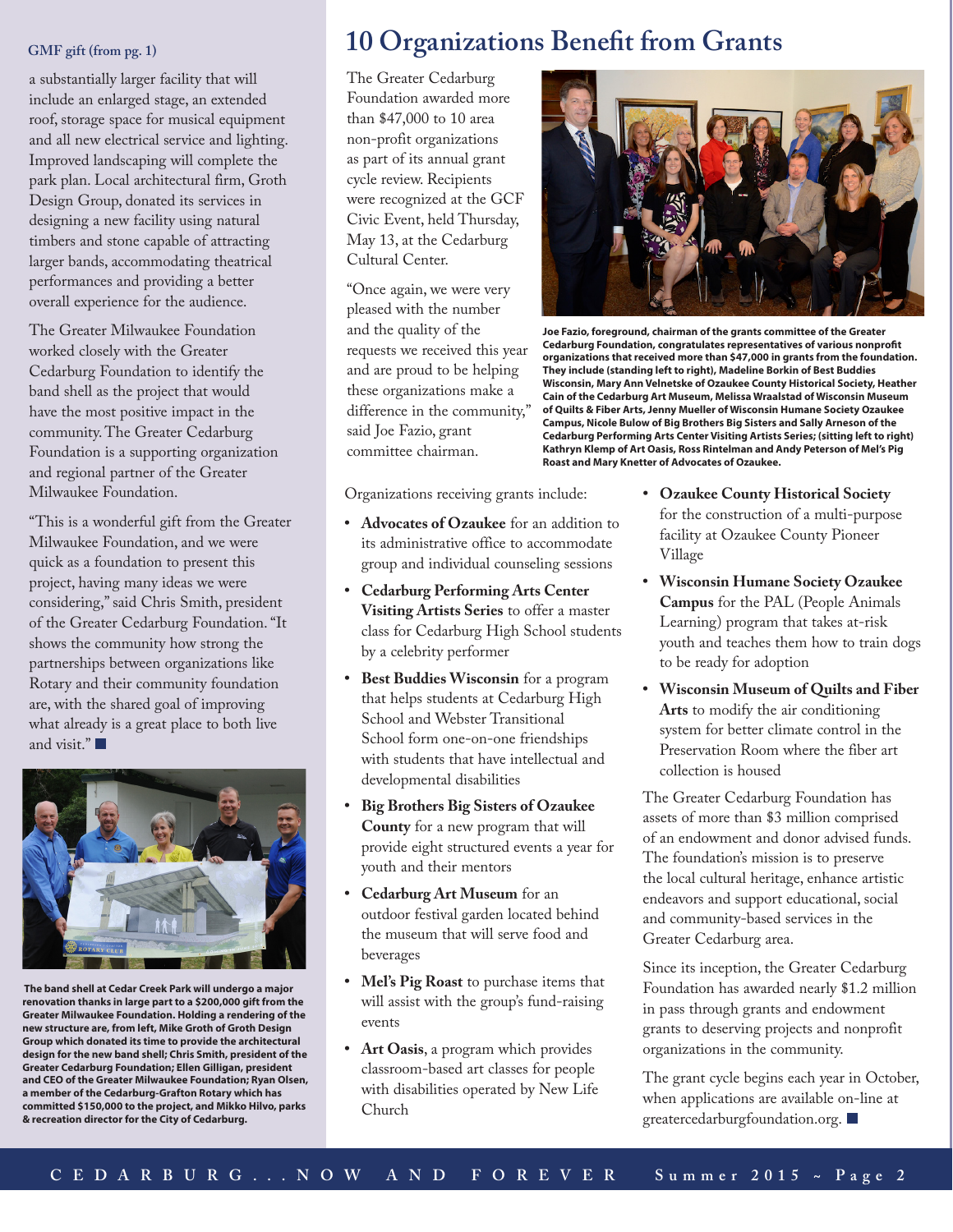### **LEGACY SOCIETY**

Listed below are members of the Legacy Society - a group of individuals who share a commitment to support and sustain the many programs and projects that enhance the Greater Cedarburg Area. For information on becoming a member of the Legacy Society, please see our website or call Chris Smith at 414-765-3633.

Don\* and Carol Alexander Daniel and Amy Argall Scott and Sheri Austin James and Susan Baillon Mark and Victoria Benskin Bud and Kay Beverung Charles Birts Dr. Justin Braun and Tracy Schowalter-Braun Ted and Patty Brueggemann Richard C. Buser Steve and Heather Cain Vince and Katherine Cameranesi James and Vicki Capadona Tim and Kathy Carr James\* and Sally Castle Bob and Judy Chmielewski Rob and Patty Clapper James W. Coutts Chad and Regina Curran James and Joyce Dhein Alice Dickmann Dick & Dayle Dieffenbach Jerry and Peg Edquist Joe and Lisa Fazio David & Patty Flowers David and Beth Fritz Loren\* and Anita Fritz Brandon Goldbeck Randall L. Groth, Sr. Judy and Robert R. Guse Jack and Susan Hale John and Ronnie Hammes Dr. Michael and Patty Hansen Lew and Lorraine Hanson

### **FOUNDERS**

Armbruster Jewelers David and Vicki Bergstresser C.J. (Bud) and Kay Beverung The Biegert Family Donald and Helen Buettner Calibre, Inc. - Todd Roberts James and Sally Castle Cedarburg Light and Water Utility Cedarburg-Grafton Rotary Club Chris Doerr Marilyn and David Doerr Carl and Rita Edquist

Kristofor and Allison Hanson Paul and Philia Hayes Richard and Ellen Haynes Jill Hepburn Mal and Jill Hepburn Patti Hepburn Steve and Jodi Heston The Hoven Family Ralph Huiras\* Richard and Barbara Janssen The Jenkins Family Pat and Nancy Kennedy Bob\* and Evelyn Klug Bruce and Shirley Krenzke Dennis Krings Genie Kroll Jon and Kelly Kuck and Family Diane Lane Mark and Lori Langholz Jedd Lapid Mike and Teresa LaRosa Steve and Karen Leonard Ben and Janice Levy Janet and Donald A. Levy Delores and Lowell K. Levy Robert and Maria Loomis Allan and Jane Lorge Dale and Barbara Lythjohan David\* and Kathleen Mathias Mary Lou McPhillips Thomas and Catherine Multerer James H. Myers Barbara and Layton Olsen Ryan and Megan Olsen Gail Ostermann and Robert Uhren

Dean and Francine Fitting 5 Corners GMC Truck The Freeman Family Greater Milwaukee Foundation Jack and Susan Hale Paul and Philia Hayes Hepburn "Bootstrap" Foundation Gordon and Jean Hepburn Mal and Jill Hepburn Jim and Laura Kacmarcik Pat and Nancy Kennedy Koehler Insurance Agency Sharon and Bill LaMacchia Landmark Preservation Society

David and Anne Pagel Jim and Sandy Pape Katie Rintelman Pipkorn Ann Rintelman Karen Rogers James and Patricia Rothenbach David and Carol Schenker Andy and Andrea Schlidt Jon and Joan Scholz James and Jennifer Schowalter Steve Schowalter Robert A. and Marcia Schroeder Paul and Christy Schwan Michelle and Andrew Schwartz Bob and Louise Schwengel Jim and Judy Schwengel Christine Stroebel-Scimeca Chris and Sara Smith Susan and Mike Smith Nelle Steele Jack and Lindy Steinbrecker Family Eric Stelter John and Dale Stevens Duey and Laura Stroebel Carrie Sutherland Kevin and Donna Taylor William James Taylor Frank and Barbara Trummer Thomas and Lisa Vogt Jerry and Alice Voigt Kay R. Walters Susan Graham Wernecke and William A. Wernecke Jr. Sue and Bill Wernecke Greg Zimmerscheid and Mary Kay Bourbulas

The Levy Family M & I Foundation Newman Chevrolet Barbara and Layton Olsen Ozaukee Bank Foundation Merlin and Gladys Rostad Duey and Laura Stroebel The Tillmann Family In Honor of Paul Trappe Tri-Par Qwik Stop U.S. Bank Foundation The Wernecke Family Whyte, Hirschboeck, Dudek S.C.